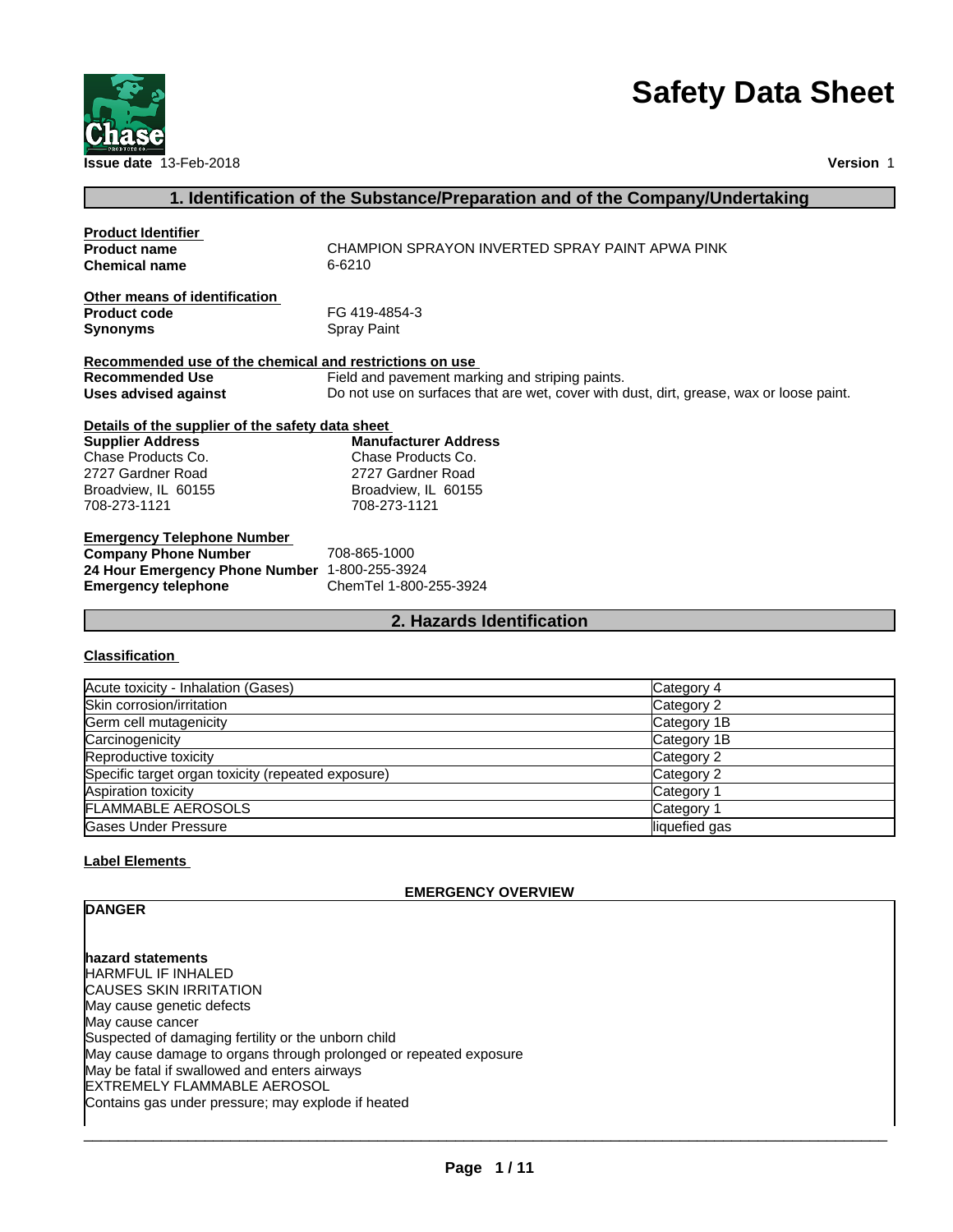

#### **Precautionary Statements - Prevention**

Obtain special instructions before use Do not handle until all safety precautions have been read and understood Wear protective gloves, protective clothing, eye protection and face protection. Use only outdoors or in a well-ventilated area Wash face, hands and any exposed skin thoroughly after handling Do not breathe fumes, mist, vapors or spray.Keep away from heat, sparks, open flames and hot surfaces. — No smoking Pressurized container: Do not pierce or burn, even after use Do not spray on an open flame or other ignition source

#### **Precautionary Statements - Response**

IF exposed or concerned: Get medical advice/attention Specific treatment: See additional cautionary statements on this label. IF ON SKIN: Wash with plenty of soap and water If skin irritation occurs: Get medical advice/attention Take off contaminated clothing and wash before reuse IF INHALED: Remove victim to fresh air and keep at rest in a position comfortable for breathing Call a POISON CENTER or doctor if you feel unwell IF SWALLOWED: Immediately call a POISON CENTER or doctor Do NOT induce vomiting

# **Precautionary Statements - Storage**

Store locked up Protect from sunlight. Store in a well-ventilated place Do not expose to temperatures exceeding 122 °F (50 °C)

#### **Precautionary Statements - Disposal**

Dispose of contents/container to an approved waste disposal plant

# **Hazards not otherwise classified (HNOC)**

#### **Other Information**

• Harmful to aquatic life with long lasting effects

• Harmful to aquatic life

1.47% of this mixture consists of ingredient(s) of unknown toxicity.

# **3. Composition/information on Ingredients**

| <b>Synonyms</b>        | Spray Paint. |
|------------------------|--------------|
| <b>Chemical Family</b> | MIXTURES.    |
| <b>Formula</b>         | 6-6210       |

| <b>Chemical name</b> | <b>CAS No</b> | weight-%  | <b>Trade secret</b> |
|----------------------|---------------|-----------|---------------------|
| Toluene              | 108-88-3      | $10 - 15$ |                     |
| Propane              | 74-98-6       | $5 - 10$  |                     |
| Calcium Carbonate    | 471-34-1      | $5 - 10$  |                     |
| Acetone              | 67-64-1       | 1-5       |                     |
| N-Butane             | 106-97-8      | 1-5       |                     |
| Ethyl alcohol        | 64-17-5       | 1-5       |                     |
| Titanium Dioxide     | 13463-67-7    | 1-5       |                     |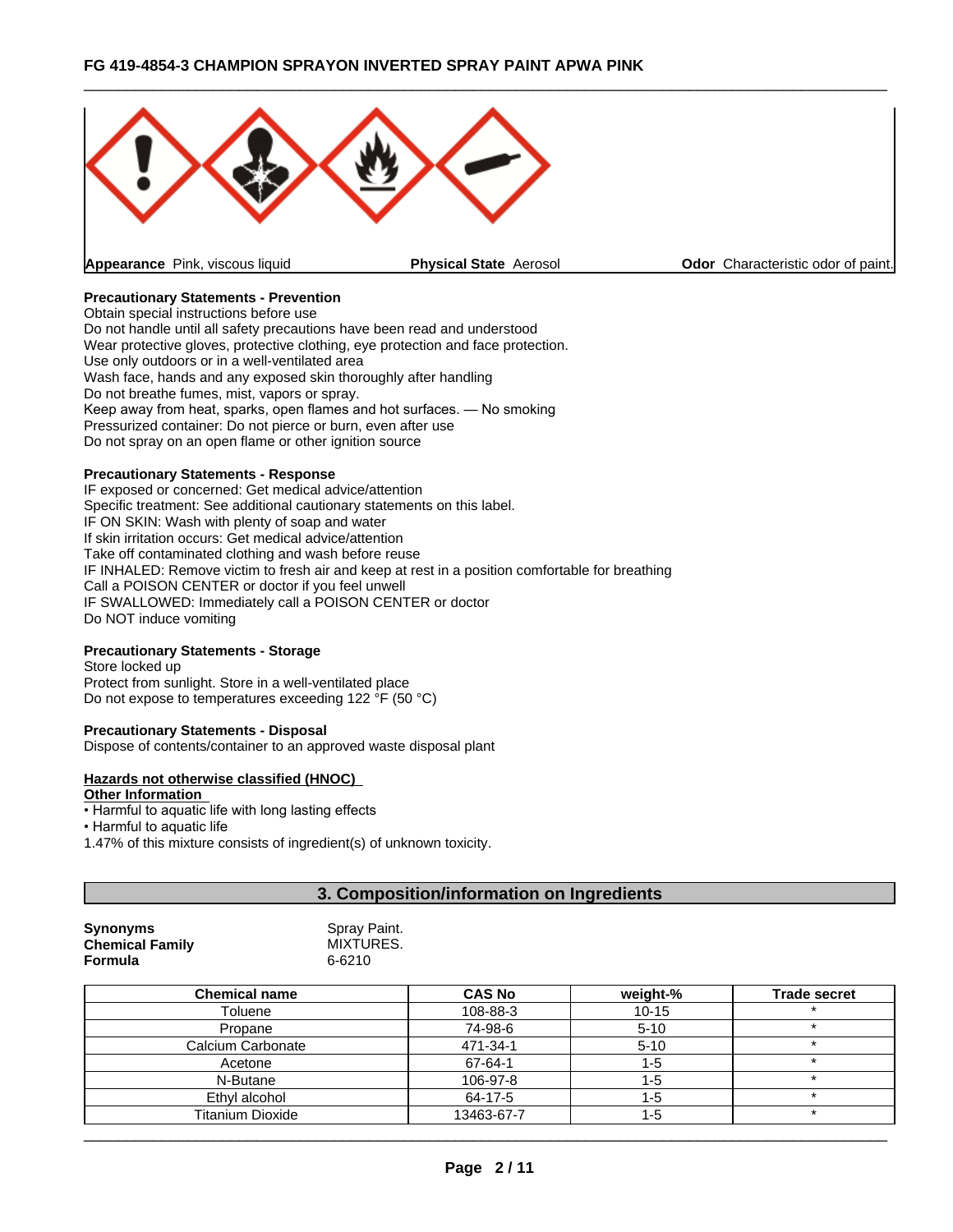| laht<br>. Aliph<br>12 TIC<br>- 13.14<br>'apnina | .<br><u>671</u> |  |
|-------------------------------------------------|-----------------|--|

\* The exact percentage (concentration) of composition has been withheld as a trade secret.

|                           | 4. First aid measures                                                                                                                                                                                                                                             |
|---------------------------|-------------------------------------------------------------------------------------------------------------------------------------------------------------------------------------------------------------------------------------------------------------------|
| <b>FIRST AID MEASURES</b> |                                                                                                                                                                                                                                                                   |
| <b>Eye Contact</b>        | Hold eye open and rinse slowly and gently with water for 15-20 minutes. Remove contact<br>lenses, if present, after the first 5 minutes, then continue rinsing eye. Call a poison control<br>center or doctor for treatment advice.                               |
| <b>Skin contact</b>       | Take off contaminated clothing. Rinse skin immediately with plenty of water for 15-20<br>minutes. Call a poison control center or doctor for treatment advise.                                                                                                    |
| <b>Inhalation</b>         | If overcome by vapor, move person to fresh air. If person is not breathing, call 911 or an<br>ambulance, then provide artifical respiration, preferably mouth-to-mouth, if possible. Call a<br>poison control center or doctor for further treatment advise.      |
| Ingestion                 | Call a poison control center or doctor for treatment advice. Have person sip a glass of water<br>if able to swallow. Do not induce vomiting unless told to do so by a poison control center or<br>doctor. Do not give anything by mouth to an unconscious person. |
|                           | Most important symptoms and effects, both acute and delayed                                                                                                                                                                                                       |
| <b>Symptoms</b>           | Acute: Prolonged inhalation of concentrated vapor or mist may cause headaches, dizziness<br>and nausea. Prolonged and repeated contact with skin may cause irritation and reddening.<br>Contact with eyes causes irritation.                                      |
|                           | Indication of any immediate medical attention and special treatment needed                                                                                                                                                                                        |
| Note to physicians        | Contains petroleum distillates, do not induce vomiting because of aspiration neumonia<br>hazard.                                                                                                                                                                  |
|                           | 5. Fire-fighting measures                                                                                                                                                                                                                                         |

#### **Suitable extinguishing media**

Γ

Dry chemical, CO2 or water spray.

**Unsuitable extinguishing media** Caution: Use of water spray when fighting fire may be inefficient.

# **Specific hazards arising from the chemical**

This product is under pressure. Water spray may be used to cool cans in the vicinity of fire or excessive heat to prevent the explosion of the cans.

**Hazardous combustion products**Thermal decomposition may yield gases like nitrogen oxides, carbon monoxide and carbon dioxide.

#### **Explosion data**

**Sensitivity to Mechanical Impact** Contents under pressure. This product is extremely flammable. Keep away from heat, sparks, flame and other sources of ignition (i.e., pilot lights, electric motors and static electricity). **Sensitivity to Static Discharge** Keep away from heat, sparks, flame and other sources of ignition (i.e., pilot lights, electric motors and static electricity).

#### **Protective equipment and precautions for firefighters**

As in any fire, wear self-contained breathing apparatus pressure-demand, MSHA/NIOSH (approved or equivalent) and full protective gear.

### **6. Accidental release measures**

**Personal precautions, protective equipment and emergency procedures**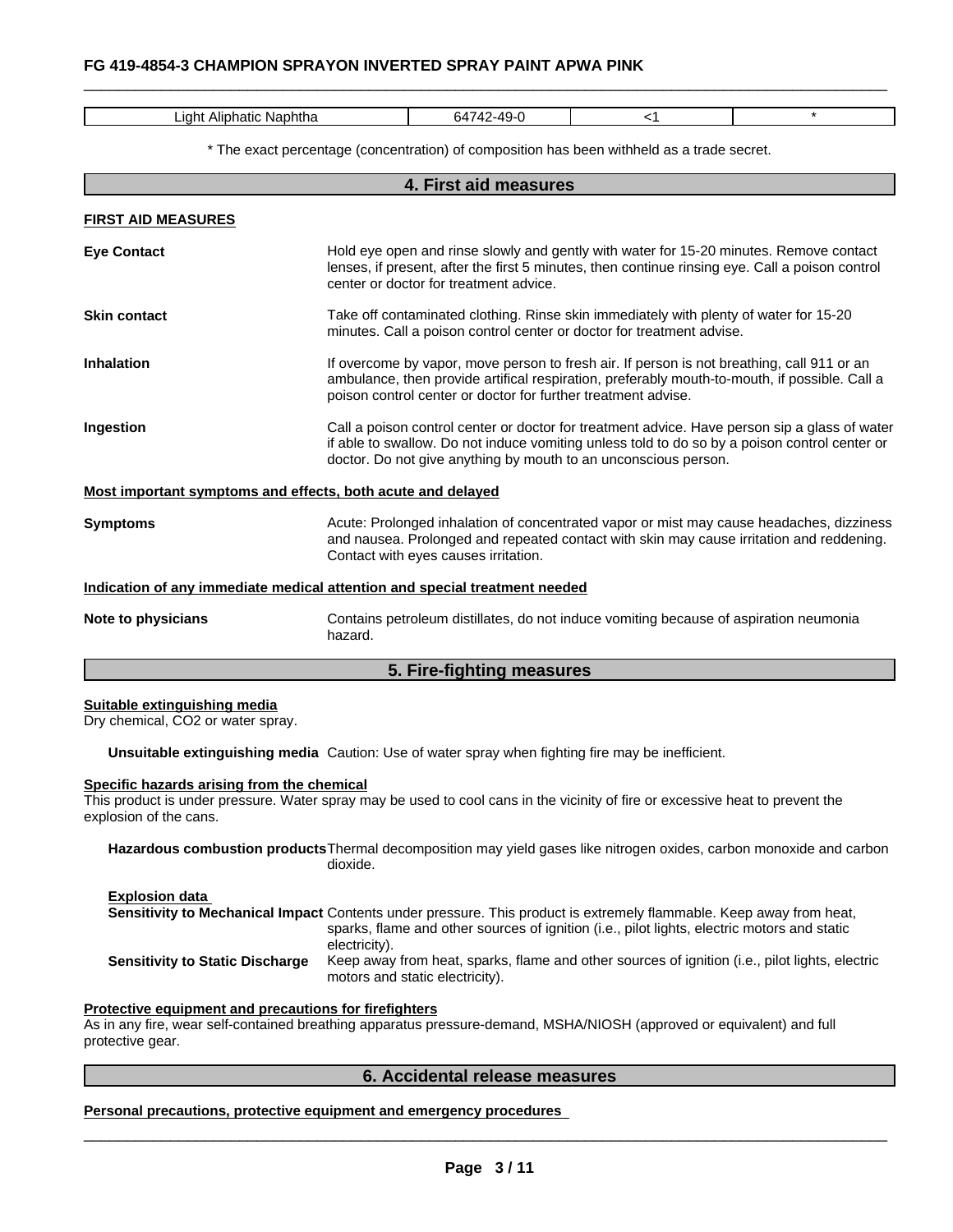| <b>Personal precautions</b>                                  | Use in well-ventilated area ONLY. NOTICE: Reports have associated repeated and<br>prolonged occupational over exposure to solvents with permanent brain and nervous<br>system damage. Intentional misuse by deliberately concentrating and inhaling the contents<br>can be harmful or fatal. To avoid breathing vapor or spray mist open windows and doors or<br>use other means to ensure fresh air entry during application and drying. If you experience<br>eye watering, headaches, or dizziness, increase fresh air or wear an appropriate, properly<br>fitted respirator (NIOSH approved), or leave the area. NOTE: Follow respirator<br>manufacturer's instructions carefully for respirator use. |
|--------------------------------------------------------------|----------------------------------------------------------------------------------------------------------------------------------------------------------------------------------------------------------------------------------------------------------------------------------------------------------------------------------------------------------------------------------------------------------------------------------------------------------------------------------------------------------------------------------------------------------------------------------------------------------------------------------------------------------------------------------------------------------|
| For emergency responders                                     | Remove all sources of ignition.                                                                                                                                                                                                                                                                                                                                                                                                                                                                                                                                                                                                                                                                          |
| <b>Environmental precautions</b>                             |                                                                                                                                                                                                                                                                                                                                                                                                                                                                                                                                                                                                                                                                                                          |
| <b>Environmental precautions</b>                             | See Section 12 for additional Ecological Information.                                                                                                                                                                                                                                                                                                                                                                                                                                                                                                                                                                                                                                                    |
| Methods and material for containment and cleaning up         |                                                                                                                                                                                                                                                                                                                                                                                                                                                                                                                                                                                                                                                                                                          |
| <b>Methods for Containment</b>                               | Provide adequate ventilation to area being treated. Soak up spills with chemically inert,<br>absorbent material.                                                                                                                                                                                                                                                                                                                                                                                                                                                                                                                                                                                         |
| Methods for cleaning up                                      | Clean contaminated surface thoroughly.                                                                                                                                                                                                                                                                                                                                                                                                                                                                                                                                                                                                                                                                   |
|                                                              | 7. Handling and Storage                                                                                                                                                                                                                                                                                                                                                                                                                                                                                                                                                                                                                                                                                  |
| <b>Precautions for safe handling</b>                         |                                                                                                                                                                                                                                                                                                                                                                                                                                                                                                                                                                                                                                                                                                          |
| Advice on safe handling                                      | Handle as an extremely flammable material. Avoid contact with skin, eyes and clothing.<br>Store cans in a cool, dry place away from heat and open flame.                                                                                                                                                                                                                                                                                                                                                                                                                                                                                                                                                 |
| Conditions for safe storage, including any incompatibilities |                                                                                                                                                                                                                                                                                                                                                                                                                                                                                                                                                                                                                                                                                                          |
| <b>Storage Conditions</b>                                    | Keep away from heat, sparks, flame and other sources of ignition (i.e., pilot lights, electric<br>motors and static electricity). AEROSOL STORAGE LEVEL III (NFPA-30B).                                                                                                                                                                                                                                                                                                                                                                                                                                                                                                                                  |
| <b>Incompatible Materials</b>                                | Avoid heat, open flame and contact with strong acids, strong bases and strong oxidizers.                                                                                                                                                                                                                                                                                                                                                                                                                                                                                                                                                                                                                 |
|                                                              | 8. Exposure Controls/Personal Protection                                                                                                                                                                                                                                                                                                                                                                                                                                                                                                                                                                                                                                                                 |

### **Control parameters**

**Exposure guidelines** See occupational exposure limits listed below.

| <b>Chemical name</b> | <b>ACGIH TLV</b>        | <b>OSHA PEL</b>                         | <b>NIOSH IDLH</b>                       |
|----------------------|-------------------------|-----------------------------------------|-----------------------------------------|
| Toluene              | TWA: 20 ppm             | TWA: 200 ppm                            | IDLH: 500 ppm                           |
| 108-88-3             |                         | (vacated) TWA: 100 ppm                  | <b>TWA: 100 ppm</b>                     |
|                      |                         | (vacated) TWA: 375 mg/m <sup>3</sup>    | TWA: $375 \text{ mg/m}^3$               |
|                      |                         | (vacated) STEL: 150 ppm                 | STEL: 150 ppm                           |
|                      |                         | (vacated) STEL: 560 mg/m <sup>3</sup>   | STEL: 560 mg/m <sup>3</sup>             |
|                      |                         | Ceiling: 300 ppm                        |                                         |
| Propane              | See Appendix F: Minimal | TWA: 1000 ppm                           | <b>IDLH: 2100 ppm</b>                   |
| 74-98-6              | Oxygen Content          | TWA: 1800 mg/m <sup>3</sup>             | TWA: 1000 ppm                           |
|                      |                         | (vacated) TWA: 1000 ppm                 | TWA: 1800 mg/m <sup>3</sup>             |
|                      |                         | (vacated) TWA: $1800 \text{ mg/m}^3$    |                                         |
| Calcium Carbonate    |                         |                                         | TWA: 10 $mg/m3$ total dust              |
| 471-34-1             |                         |                                         | TWA: $5 \text{ mg/m}^3$ respirable dust |
| Acetone              | STEL: 500 ppm           | TWA: 1000 ppm                           | <b>IDLH: 2500 ppm</b>                   |
| 67-64-1              | TWA: 250 ppm            | TWA: 2400 mg/m <sup>3</sup>             | TWA: 250 ppm                            |
|                      |                         | (vacated) TWA: 750 ppm                  | TWA: 590 mg/m $3$                       |
|                      |                         | (vacated) TWA: 1800 mg/m <sup>3</sup>   |                                         |
|                      |                         | (vacated) STEL: 2400 mg/m <sup>3</sup>  |                                         |
|                      |                         | The acetone STEL does not               |                                         |
|                      |                         | apply to the cellulose acetate          |                                         |
|                      |                         | fiber industry. It is in effect for all |                                         |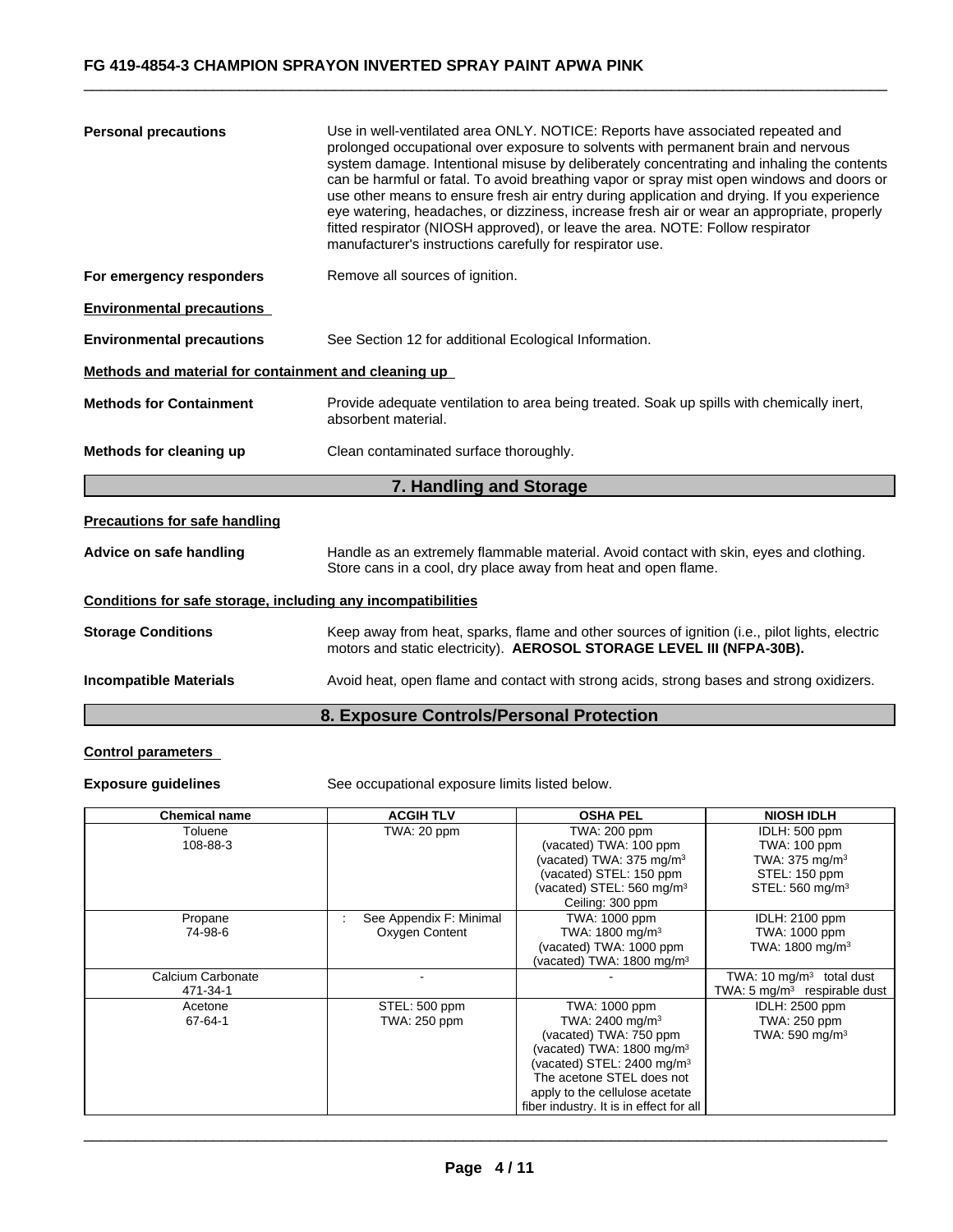|                  |                          | other sectors                             |                              |
|------------------|--------------------------|-------------------------------------------|------------------------------|
|                  |                          | (vacated) STEL: 1000 ppm                  |                              |
| N-Butane         | STEL: 1000 ppm           | (vacated) TWA: 800 ppm                    | TWA: 800 ppm                 |
| 106-97-8         |                          | (vacated) TWA: $1900 \text{ mg/m}^3$      | TWA: 1900 mg/m <sup>3</sup>  |
| Ethyl alcohol    | STEL: 1000 ppm           | TWA: 1000 ppm                             | IDLH: 3300 ppm               |
| 64-17-5          |                          | TWA: $1900 \text{ mg/m}^3$                | TWA: 1000 ppm                |
|                  |                          | (vacated) TWA: 1000 ppm                   | TWA: 1900 mg/m <sup>3</sup>  |
|                  |                          | (vacated) TWA: $1900 \text{ mg/m}^3$      |                              |
| Titanium Dioxide | TWA: $10 \text{ mg/m}^3$ | TWA: 15 $mg/m3$ total dust                | IDLH: 5000 mg/m <sup>3</sup> |
| 13463-67-7       |                          | (vacated) TWA: 10 mg/m <sup>3</sup> total |                              |
|                  |                          | dust                                      |                              |

# **Appropriate engineering controls**

| <b>Engineering controls</b>           | Use with adequate general or local exhaust ventilation.                                                                                                                                                                                                                                                                                                                                                                                                                                                                                                                                                                                                                                                  |
|---------------------------------------|----------------------------------------------------------------------------------------------------------------------------------------------------------------------------------------------------------------------------------------------------------------------------------------------------------------------------------------------------------------------------------------------------------------------------------------------------------------------------------------------------------------------------------------------------------------------------------------------------------------------------------------------------------------------------------------------------------|
|                                       | Individual protection measures, such as personal protective equipment                                                                                                                                                                                                                                                                                                                                                                                                                                                                                                                                                                                                                                    |
| <b>Eye/face Protection</b>            | Conventional eyeglasses to quard against splashing.                                                                                                                                                                                                                                                                                                                                                                                                                                                                                                                                                                                                                                                      |
| <b>Skin and Body Protection</b>       | Chemical resistant gloves required.                                                                                                                                                                                                                                                                                                                                                                                                                                                                                                                                                                                                                                                                      |
| <b>Respiratory protection</b>         | Use in well-ventilated area ONLY. NOTICE: Reports have associated repeated and<br>prolonged occupational over exposure to solvents with permanent brain and nervous<br>system damage. Intentional misuse by deliberately concentrating and inhaling the contents<br>can be harmful or fatal. To avoid breathing vapor or spray mist open windows and doors or<br>use other means to ensure fresh air entry during application and drying. If you experience<br>eye watering, headaches, or dizziness, increase fresh air or wear an appropriate, properly<br>fitted respirator (NIOSH approved), or leave the area. NOTE: Follow respirator<br>manufacturer's instructions carefully for respirator use. |
| <b>General hygiene considerations</b> | Wash hands thoroughly after handling. Wash contaminated clothing before reuse.                                                                                                                                                                                                                                                                                                                                                                                                                                                                                                                                                                                                                           |

# **9. Physical and Chemical Properties**

# **Information on basic physical and chemical properties**

| <b>Physical State</b><br>Appearance                                                                                                                                                       | Aerosol<br>Pink, viscous liquid                                                                                                                                                                                                             | Odor                                                                                                                                                                 | Characteristic odor of             |
|-------------------------------------------------------------------------------------------------------------------------------------------------------------------------------------------|---------------------------------------------------------------------------------------------------------------------------------------------------------------------------------------------------------------------------------------------|----------------------------------------------------------------------------------------------------------------------------------------------------------------------|------------------------------------|
| <b>Color</b>                                                                                                                                                                              | Pink, viscous liquid                                                                                                                                                                                                                        | Odor threshold                                                                                                                                                       | paint.<br>No information available |
| <b>Property</b><br>рH<br><b>Melting point/freezing point</b><br><b>Boiling point/boiling range</b><br><b>Flash Point</b>                                                                  | <b>Values</b><br>Not applicable<br>Not applicable<br>Water 100 $\degree$ C<br>Not available. This is an aerosol<br>product with a Flame Projection of 18<br>in. with 3 in. flashback. Temperatures<br>above 120 °F may cause cans to burst. | Remarks • Method<br>Water-based mixture.<br>No information available<br>No information available<br>No information available                                         |                                    |
| <b>Evaporation Rate</b><br>Flammability (solid, gas)<br><b>Flammability Limits in Air</b>                                                                                                 | Faster than butyl acetate                                                                                                                                                                                                                   | No information available<br>No information available<br>No information available                                                                                     |                                    |
| <b>Upper flammability limits</b><br><b>Lower Flammability Limit</b><br>Vapor pressure                                                                                                     | Not available<br>Not available                                                                                                                                                                                                              | No information available                                                                                                                                             |                                    |
| <b>Vapor Density</b>                                                                                                                                                                      |                                                                                                                                                                                                                                             | No information available                                                                                                                                             |                                    |
| <b>Relative Density</b><br><b>Water solubility</b><br>Solubility in other solvents<br><b>Partition coefficient</b><br><b>Autoignition Temperature</b><br><b>Decomposition temperature</b> | 1.02 concentrate<br>partially soluble                                                                                                                                                                                                       | No information available<br>No information available<br>No information available<br>No information available<br>No information available<br>No information available |                                    |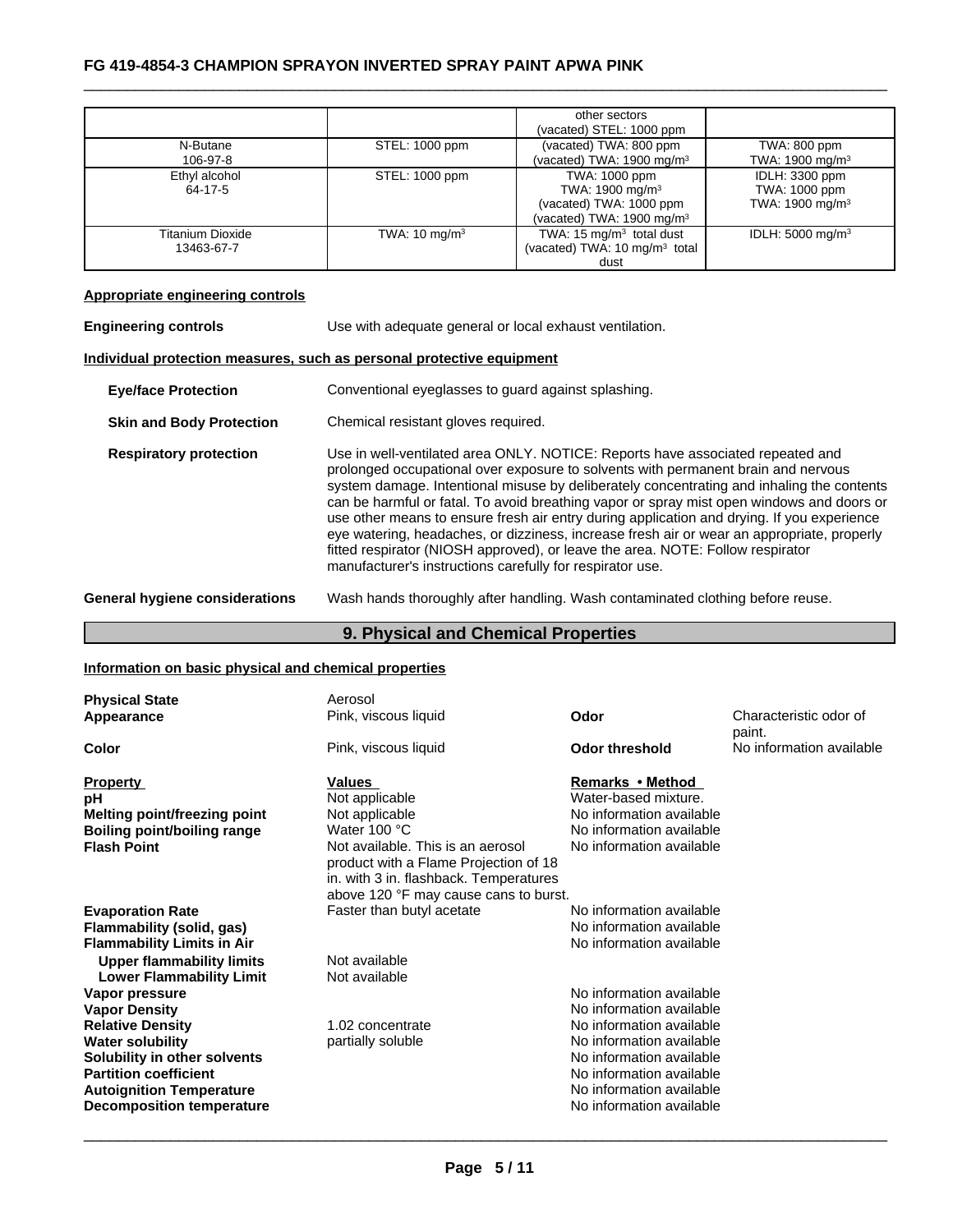**Other Information**

**VOC content (%)** 27.93%

**Explosive properties** No information available **Oxidizing properties** No information available

**Softening point** No information available **Molecular weight** No information available **Density** 8.50 lb/gal concentrate **Bulk Density** No information available

**Kinematic viscosity No information available No information available No** information available **Dynamic viscosity Dynamic viscosity No information available No** information available

**10. Stability and Reactivity**

**Reactivity**

Not applicable No data available

**Chemical stability** Stable.

#### **Possibility of hazardous reactions**

Temperatures above 130 °F may cause cans to burst with force.

**hazardous polymerization** Hazardous polymerization does not occur.

#### **Conditions to Avoid**

Temperatures above 122 °F (50 °C).

#### **Incompatible Materials**

Avoid heat, open flame and contact with strong acids, strong bases and strong oxidizers.

# **Hazardous decomposition products**

Thermal decomposition may yield gases like nitrogen oxides, carbon monoxide and carbon dioxide.

# **11. Toxicological Information**

#### **Information on likely routes of exposure**

**Product Information** This product has not been tested as whole. See below for information on ingredients. **Inhalation** No data available. **Eye Contact** No data available. **Skin contact** No data available. **Ingestion** No data available.

| Chemical name     | Oral LD50            | dermal LD50              | <b>Inhalation LC50</b>                |
|-------------------|----------------------|--------------------------|---------------------------------------|
| Toluene           | $= 2600$ mg/kg (Rat) | $= 12000$ mg/kg (Rabbit) | $= 12.5$ mg/L (Rat) 4 h               |
| 108-88-3          |                      |                          |                                       |
| Propane           |                      |                          | $= 658$ mg/L (Rat) 4 h                |
| 74-98-6           |                      |                          |                                       |
| Calcium Carbonate | $= 6450$ mg/kg (Rat) |                          |                                       |
| 471-34-1          |                      |                          |                                       |
| Acetone           | $= 5800$ mg/kg (Rat) |                          | $= 50100$ mg/m <sup>3</sup> (Rat) 8 h |
| 67-64-1           |                      |                          |                                       |
| N-Butane          |                      |                          | $= 658$ g/m <sup>3</sup> (Rat) 4 h    |
| 106-97-8          |                      |                          |                                       |
| Ethyl alcohol     | $= 7060$ mg/kg (Rat) |                          | $= 124.7$ mg/L (Rat) 4 h              |
| 64-17-5           |                      |                          |                                       |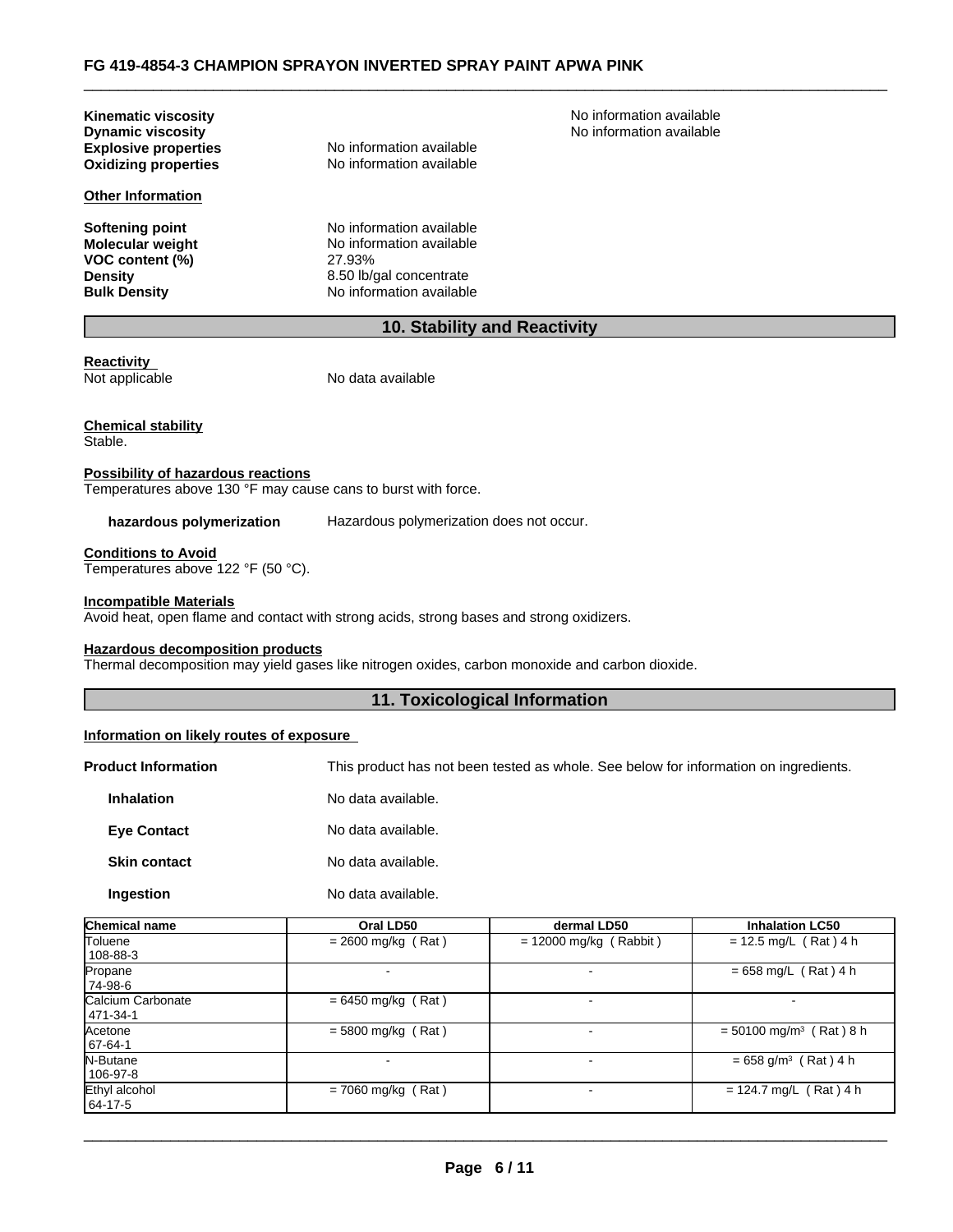| Titanium Dioxide<br>13463-67-7 | 10000 mg/kg (Rat) |              |               |
|--------------------------------|-------------------|--------------|---------------|
| Light Aliphatic Naphtha        | ′ Rat ,           | Rabbit       | $(Rat)$ 4 h   |
| 64742-49-0                     | > 5000 mg/kg /    | > 3160 mg/kg | $= 73680$ ppm |

#### **Information on toxicological effects**

**Symptoms Inhalation of high vapor concentrations may cause symptoms like headache, dizziness,** tiredness, nausea and vomiting.

#### **Delayed and immediate effects as well as chronic effects from short and long-term exposure**

| <b>Skin corrosion/irritation</b>  | May cause skin irritation and reddening after prolonged or repeated contact with skin.   |
|-----------------------------------|------------------------------------------------------------------------------------------|
| Serious eye damage/eye irritation | Irritating to eyes.                                                                      |
| <i>irritation</i>                 | May cause skin and eye irritation.                                                       |
| corrosivity                       | Not applicable.                                                                          |
| sensitization                     | No information available.                                                                |
| Germ cell mutagenicity            | See Section 2 of this SDS.                                                               |
| Carcinogenicity                   | The table below indicates whether each agency has listed any ingredient as a carcinogen. |

| Chemical name    | <b>ACGIH</b> | <b>IARC</b> | <b>NTP</b> | <b>OSHA</b> |
|------------------|--------------|-------------|------------|-------------|
| Toluene          |              | Group 3     |            |             |
| $108 - 88 - 3$   |              |             |            |             |
| Titanium Dioxide |              | Group 2B    |            | $\lambda$   |
| 13463-67-7       |              |             |            |             |

| <b>Reproductive toxicity</b>  | See Section 2 of this SDS. |  |
|-------------------------------|----------------------------|--|
| <b>STOT - single exposure</b> | No information available.  |  |
| STOT - repeated exposure      | No information available.  |  |
| Aspiration Hazard             | No information available.  |  |

#### **Numerical measures of toxicity - Product Information**

**Unknown acute toxicity** 1.47% of this mixture consists of ingredient(s) of unknown toxicity. **The following values are calculated based on chapter 3.1 of the GHS document** . **ATEmix (oral)** 21118 mg/kg **ATEmix (dermal)**<br>**ATEmix (inhalation-gas)** 15680 mg/l **ATEmix (inhalation-gas)** 15680 mg/l **ATEmix (inhalation-dust/mist)** 15.9 mg/l **ATEmix** (inhalation-vapor)

# **12. Ecological Information**

#### **ecotoxicity**

11.182% of the mixture consists of components(s) of unknown hazards to the aquatic environment

| <b>Chemical name</b> | Algae/aquatic plants  | Fish                          | <b>Toxicity to</b>        | <b>Crustacea</b>            |
|----------------------|-----------------------|-------------------------------|---------------------------|-----------------------------|
|                      |                       |                               | <b>Microorganisms</b>     |                             |
| Toluene              | 12.5: 72 h            | 12.6: 96 h Pimephales         | $EC50 = 19.7$ mg/L 30 min | 11.5: 48 h Daphnia magna    |
| 108-88-3             | Pseudokirchneriella   | promelas mg/L LC50 static     |                           | mg/L EC50 5.46 - 9.83: 48 h |
|                      | subcapitata mg/L EC50 | 14.1 - 17.16: 96 h            |                           | Daphnia magna mg/L EC50     |
|                      | static 433: 96 h      | Oncorhynchus mykiss mg/L      |                           | Static                      |
|                      | Pseudokirchneriella   | LC50 static 15.22 - 19.05: 96 |                           |                             |
|                      | subcapitata mg/L EC50 | h Pimephales promelas         |                           |                             |
|                      |                       | mg/L LC50 flow-through        |                           |                             |
|                      |                       | 50.87 - 70.34: 96 h Poecilia  |                           |                             |
|                      |                       | reticulata mg/L LC50 static   |                           |                             |
|                      |                       | 5.89 - 7.81: 96 h             |                           |                             |
|                      |                       | Oncorhynchus mykiss mg/L      |                           |                             |
|                      |                       | LC50 flow-through 5.8: 96 h   |                           |                             |
|                      |                       | Oncorhynchus mykiss mg/L      |                           |                             |
|                      |                       | LC50 semi-static 11.0 - 15.0: |                           |                             |
|                      |                       | 96 h Lepomis macrochirus      |                           |                             |
|                      |                       | mg/L LC50 static 54: 96 h     |                           |                             |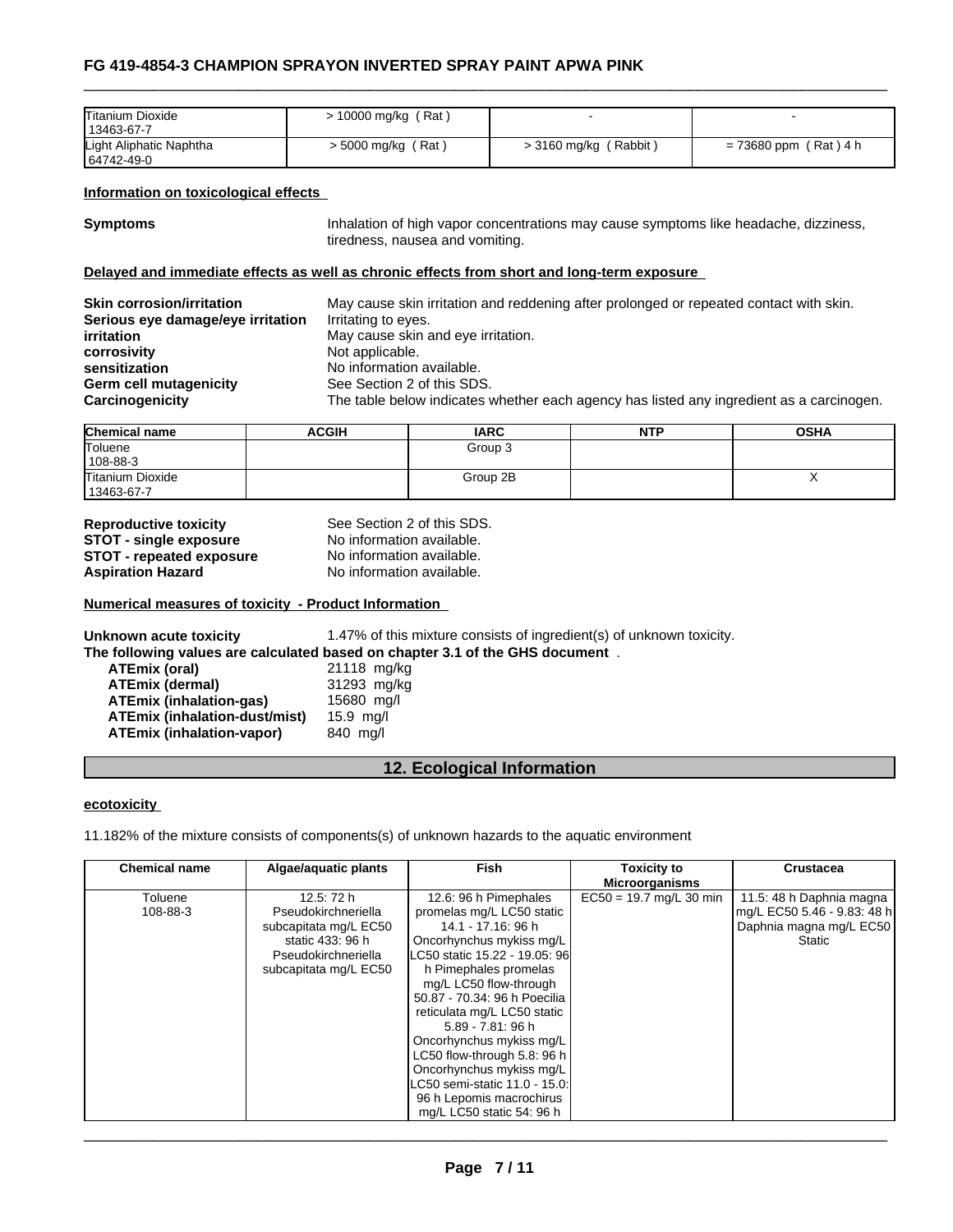|                         | Oryzias latipes mg/L LC50     |                            |                                                    |
|-------------------------|-------------------------------|----------------------------|----------------------------------------------------|
|                         | static 28.2: 96 h Poecilia    |                            |                                                    |
|                         | reticulata mg/L LC50          |                            |                                                    |
|                         | semi-static                   |                            |                                                    |
| Acetone                 | 4.74 - 6.33: 96 h             | $EC50 = 14500$ mg/L 15 min | 12600 - 12700: 48 h                                |
| 67-64-1                 | Oncorhynchus mykiss mL/L      |                            | Daphnia magna mg/L EC50                            |
|                         | LC50 8300: 96 h Lepomis       |                            | 10294 - 17704: 48 h                                |
|                         | macrochirus mg/L LC50         |                            | Daphnia magna mg/L EC50                            |
|                         | 6210 - 8120: 96 h             |                            | Static                                             |
|                         | Pimephales promelas mg/L      |                            |                                                    |
|                         | LC50 static                   |                            |                                                    |
| Ethyl alcohol           | 13400 - 15100: 96 h           |                            | EC50 = 34634 mg/L 30 min 10800: 24 h Daphnia magna |
| 64-17-5                 | Pimephales promelas mg/L      | $EC50 = 35470$ mg/L 5 min  | mg/L EC50 9268 - 14221: 48                         |
|                         | LC50 flow-through 100: 96 h   |                            | h Daphnia magna mg/L                               |
|                         | Pimephales promelas mg/L      |                            | LC50 2: 48 h Daphnia                               |
|                         | LC50 static 12.0 - 16.0: 96 h |                            | magna mg/L EC50 Static                             |
|                         | Oncorhynchus mykiss mL/L      |                            |                                                    |
|                         | LC50 static                   |                            |                                                    |
| Light Aliphatic Naphtha |                               |                            | 2.6: 96 h Chaetogammarus                           |
| 64742-49-0              |                               |                            | marinus mg/L LC50                                  |

#### **Persistence and degradability**

No information available.

#### **Bioaccumulation**

No information available.

| <b>Chemical name</b>     | <b>Partition coefficient</b> |
|--------------------------|------------------------------|
| Toluene<br>108-88-3      | 2.65                         |
| Propane<br>74-98-6       | 2.3                          |
| Acetone<br>$67 - 64 - 1$ | $-0.24$                      |
| N-Butane<br>106-97-8     | 2.89                         |
| Ethyl alcohol<br>64-17-5 | $-0.32$                      |

**Other adverse effects** No information available

# **13. Disposal Considerations**

# **Waste treatment methods**

**Disposal of wastes** Dispose of in accordance with federal, state and local regulations.

**Contaminated packaging** Pressurized container: Do not pierce or burn, even after use. Do not puncture or incinerate container. If empty: Place in trash or offer for recycling if available. If partly filled: Call your local solid waste agency for disposal instructions.

| <b>Chemical name</b> | <b>RCRA</b> | <b>RCRA - Basis for Listing</b>                                                                      | <b>RCRA - D Series Wastes</b> | <b>RCRA - U Series Wastes</b> |
|----------------------|-------------|------------------------------------------------------------------------------------------------------|-------------------------------|-------------------------------|
| Toluene<br>108-88-3  | U220        | Included in waste streams:<br>F005, F024, F025, F039,<br>K015, K036, K037, K149,<br>K <sub>151</sub> |                               | U220                          |
| Acetone<br>67-64-1   |             | Included in waste stream:<br>F039                                                                    |                               | U002                          |

| <b>Chemical name</b> | <b>RCRA - Halogenated</b><br><b>Organic Compounds</b> | <b>RCRA - P Series Wastes</b> | <b>RCRA - F Series Wastes</b> | <b>RCRA - K Series Wastes</b> |
|----------------------|-------------------------------------------------------|-------------------------------|-------------------------------|-------------------------------|
| Toluene              |                                                       |                               | Toxic waste                   |                               |
| 108-88-3             |                                                       |                               | waste number F025             |                               |
|                      |                                                       |                               | Waste description:            |                               |
|                      |                                                       |                               | Condensed light ends, spent   |                               |
|                      |                                                       |                               | filters and filter aids, and  |                               |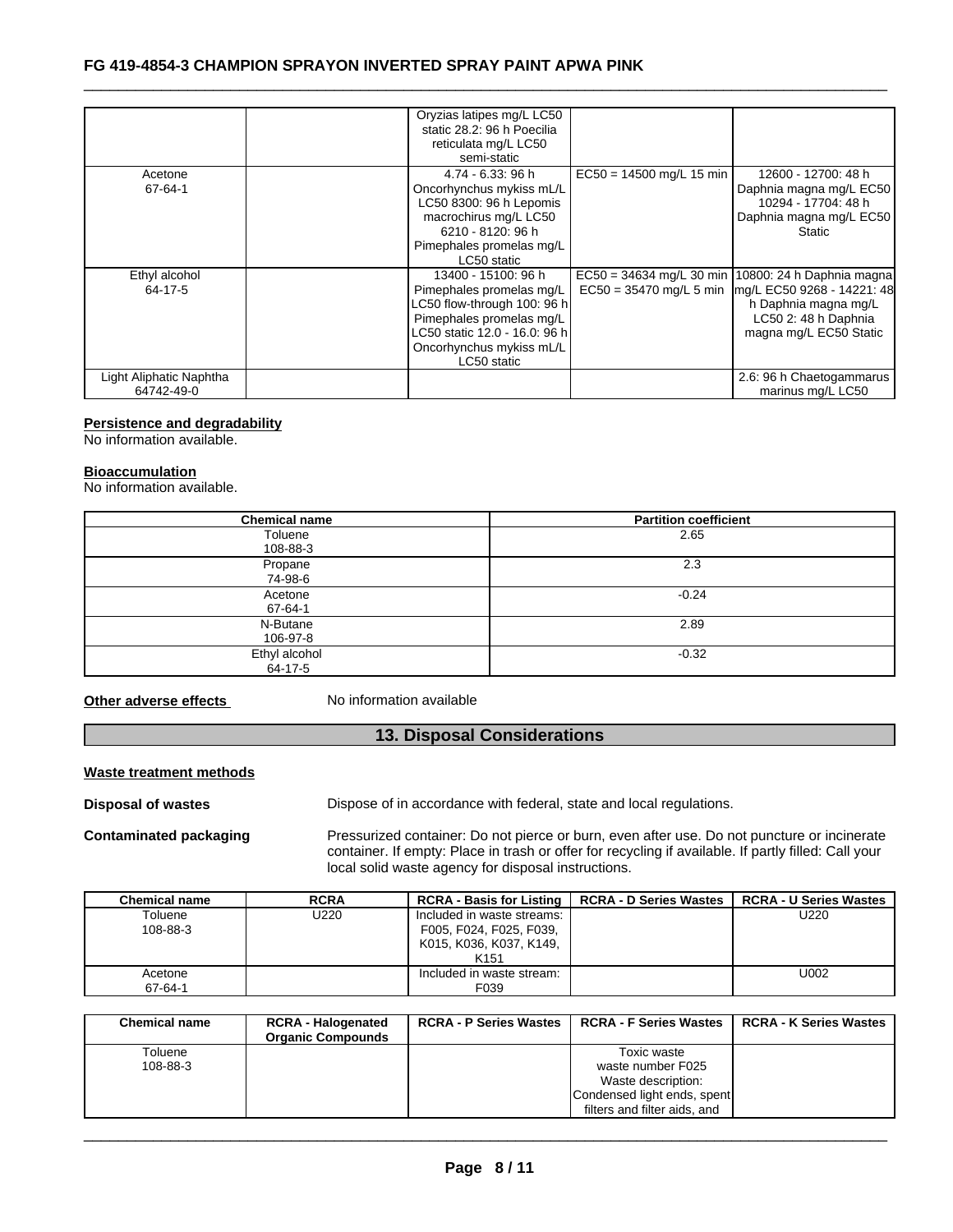| spent desiccant wastes from  |
|------------------------------|
| the production of certain    |
| chlorinated aliphatic        |
| hydrocarbons, by free        |
| radical catalyzed processes. |
| These chlorinated aliphatic  |
| hydrocarbons are those       |
| having carbon chain lengths  |
| ranging from one to and      |
| including five, with varying |
| amounts and positions of     |
| chlorine substitution.       |

| <b>Chemical name</b> | California Hazardous Waste Status |
|----------------------|-----------------------------------|
| Toluene              | Toxic                             |
| 108-88-3             | Ignitable                         |
| Acetone              | Ignitable                         |
| 67-64-1              |                                   |
| Ethyl alcohol        | Toxic                             |
| 64-17-5              | lgnitable                         |

# **14. Transport Information**

| DOT<br>UN/ID no<br><b>Proper Shipping Name</b><br><b>Hazard Class</b>                                    | <b>Limited Quantity</b><br><b>Consumer Commodity</b><br>ORM-D                                                 |
|----------------------------------------------------------------------------------------------------------|---------------------------------------------------------------------------------------------------------------|
| IATA<br>UN/ID no<br><b>Proper Shipping Name</b><br><b>Hazard Class</b>                                   | UN1950<br>Aerosols, flammable<br>2.1                                                                          |
| <b>IMDG</b><br>UN/ID no<br><b>Proper Shipping Name</b><br><b>Hazard Class</b><br><b>Marine pollutant</b> | UN1950<br>Aerosols, flammable<br>2.1<br>This product contains chemicals that are listed as marine pollutants. |

# **15. Regulatory information**

# **International Inventories**

**TSCA** All ingredients of this product are listed or are excluded from listing under the U.S. Toxic Subtances Control Act (TSCA) Chemical Substance Inventory. **DSL DSL All ingredients are listed or are excluded from listing on the DSL.** 

 **Legend:** 

 *TSCA - United States Toxic Substances Control Act Section 8(b) Inventory DSL/NDSL - Canadian Domestic Substances List/Non-Domestic Substances List*

# **US Federal Regulations**

#### **SARA 313**

This product contains the following toxic chemicals (above the de minimis level) subject to the reporting requirements of Section 313 of the Emergency Planning and Community Right-to-Know Act of 1986 and 40 CFR 372. This information must be included in all SDSs that are copied and distributed for this material.

| <b>Chemical</b><br>name | <b>CAS No</b><br>$\sim$ $\sim$ $\sim$ | <b>د م</b><br>wair | <br>: ^ P<br>hreshold<br><b>Values</b> |
|-------------------------|---------------------------------------|--------------------|----------------------------------------|
|                         |                                       |                    |                                        |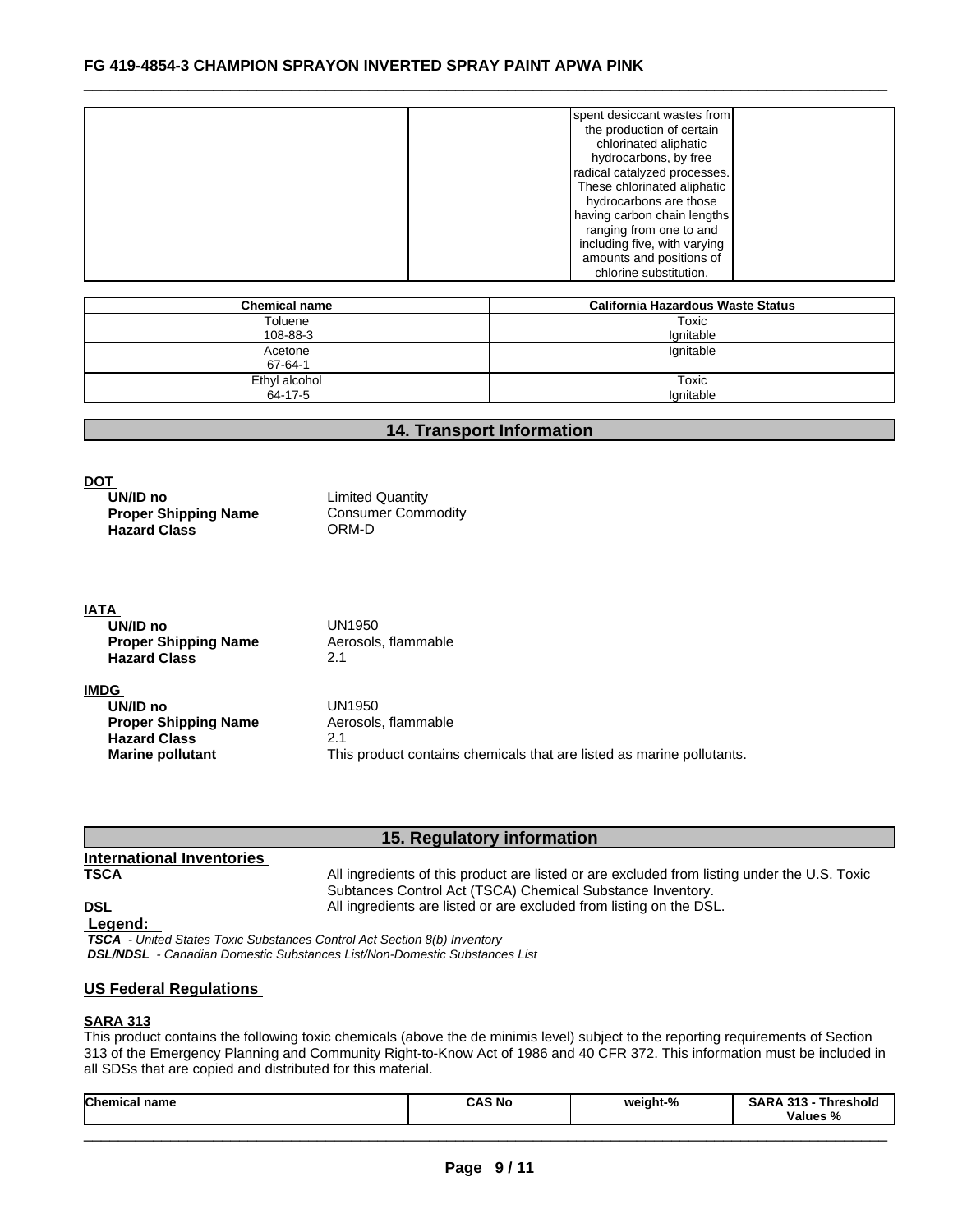| Toluene - 108-88-3                    | 108-88-3  | $10-15$ | 1.0 |
|---------------------------------------|-----------|---------|-----|
|                                       |           |         |     |
| <b>SARA 311/312 Hazard Categories</b> |           |         |     |
| <b>Acute Health Hazard</b>            | ves       |         |     |
| <b>Chronic Health Hazard</b>          | ves       |         |     |
| <b>Fire Hazard</b>                    | ves       |         |     |
| Sudden release of pressure hazard     | No        |         |     |
| <b>Reactive Hazard</b>                | <b>No</b> |         |     |

#### **CWA (Clean WaterAct)**

This product contains the following substances which are regulated pollutants pursuant to the Clean Water Act (40 CFR 122.21 and 40 CFR 122.42)

| <b>Chemical name</b> | <b>CWA - Reportable</b><br>Quantities | <b>CWA - Toxic Pollutants</b> | <b>CWA - Priority Pollutants</b> | <b>CWA - Hazardous</b><br><b>Substances</b> |
|----------------------|---------------------------------------|-------------------------------|----------------------------------|---------------------------------------------|
| Toluene<br>108-88-3  | 1000 lb                               |                               |                                  |                                             |

#### **CERCLA**

This material, as supplied, contains one or more substances regulated as a hazardous substance under the Comprehensive Environmental Response Compensation and Liability Act (CERCLA) (40 CFR 302)

| <b>Chemical name</b> | <b>Hazardous Substances RQs</b> | <b>CERCLA/SARA RQ</b> | <b>Reportable Quantity (RQ)</b>  |
|----------------------|---------------------------------|-----------------------|----------------------------------|
| Toluene              | 1000 lb 1 lb                    |                       | RQ 1000 lb final RQ              |
| 108-88-3             |                                 |                       | RQ 454 kg final RQ RQ 1 lb final |
|                      |                                 |                       | RQ                               |
|                      |                                 |                       | RQ 0.454 kg final RQ             |
| Acetone              | 5000 lb                         |                       | RQ 5000 lb final RQ              |
| 67-64-1              |                                 |                       | RQ 2270 kg final RQ              |

#### **US State Regulations**

#### **California Proposition 65**

This product contains the following Proposition 65 chemicals. This product contains <0.1% ethyl benzene, a chemical known to the State of California to cause cancer.

| <b>Chemical name</b>                          | California<br><b>Proposition 65</b> |
|-----------------------------------------------|-------------------------------------|
| 108-88-3<br>roluene                           | Developmental                       |
| $-$<br>$13463 - 67 - 7$<br>ïtanium<br>Dioxide | Carcinoger                          |

# **U.S. State Right-to-Know Regulations**

| <b>Chemical name</b>           | <b>New Jersey</b> | <b>Massachusetts</b> | Pennsylvania |
|--------------------------------|-------------------|----------------------|--------------|
| Toluene<br>108-88-3            |                   | ⌒                    | A            |
| Propane<br>74-98-6             |                   |                      | ⌒            |
| Acetone<br>67-64-1             |                   |                      |              |
| N-Butane<br>106-97-8           |                   |                      | ⋏            |
| Ethyl alcohol<br>64-17-5       | v                 | $\checkmark$         | X            |
| Titanium Dioxide<br>13463-67-7 |                   |                      |              |

# **U.S. EPA Label information**

**EPA Pesticide registration number** Not applicable

# **16. Other information**